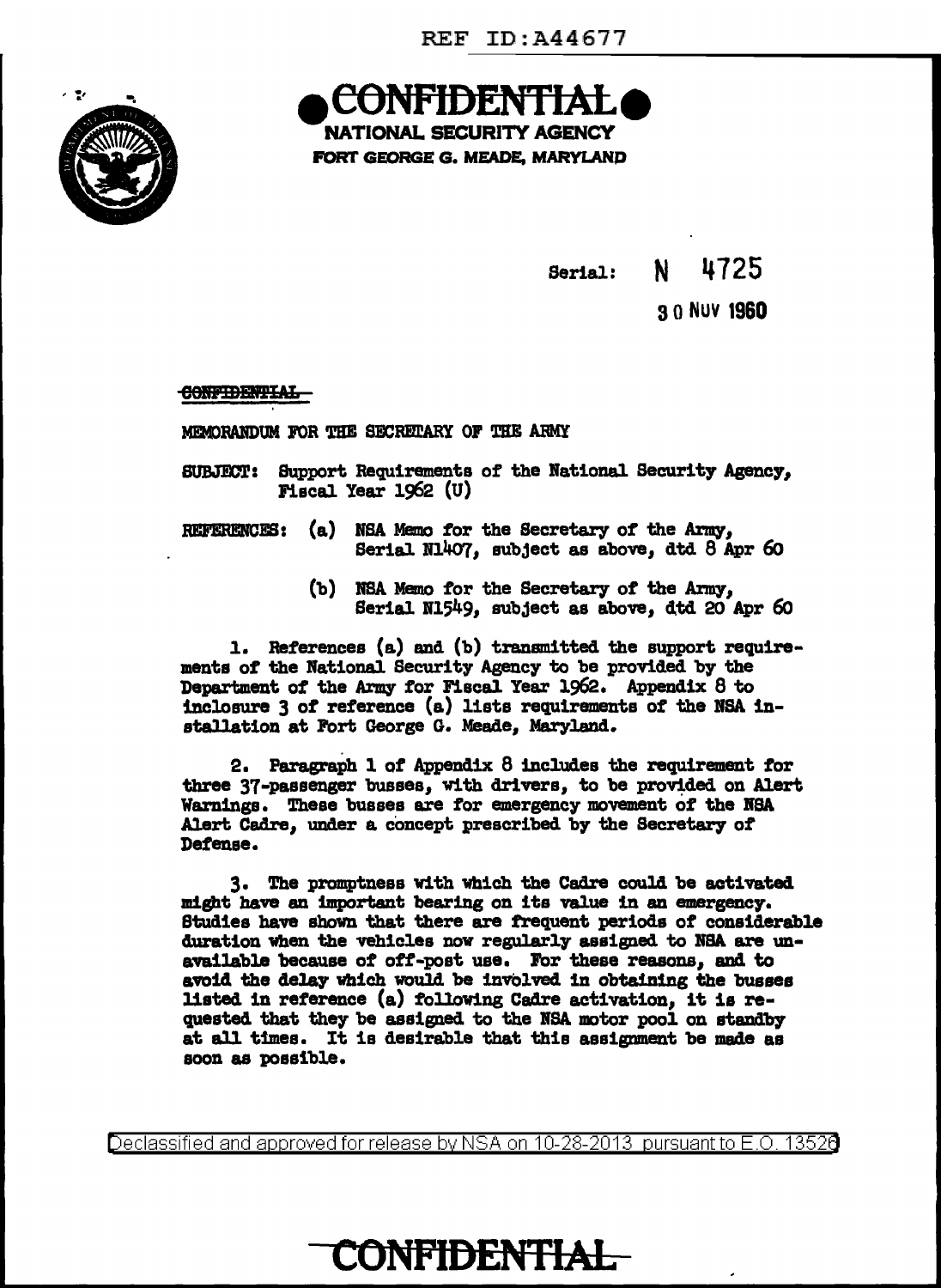## **\FIDENTIAl**

## **CONFIDENTIAL**

Serial: N. 4725

4. When these busses are assigned to the NSA motor pool, the requirement for drivers for them, listed in reference (a), will no longer exist, as motor pool and NSA personnel will be available to support this mission.

Vice Admiral, USN Director

Copy Furnished: **CUSABA** Gen G. B. Erskine, USMC-Ret, Asst to SecDef, Sp Opns D/I, JCS, via SSO/JCS<br>CO, Fort George G. Meade

 $\mathbf{2}$ 

## **CONFIDENTIAL**